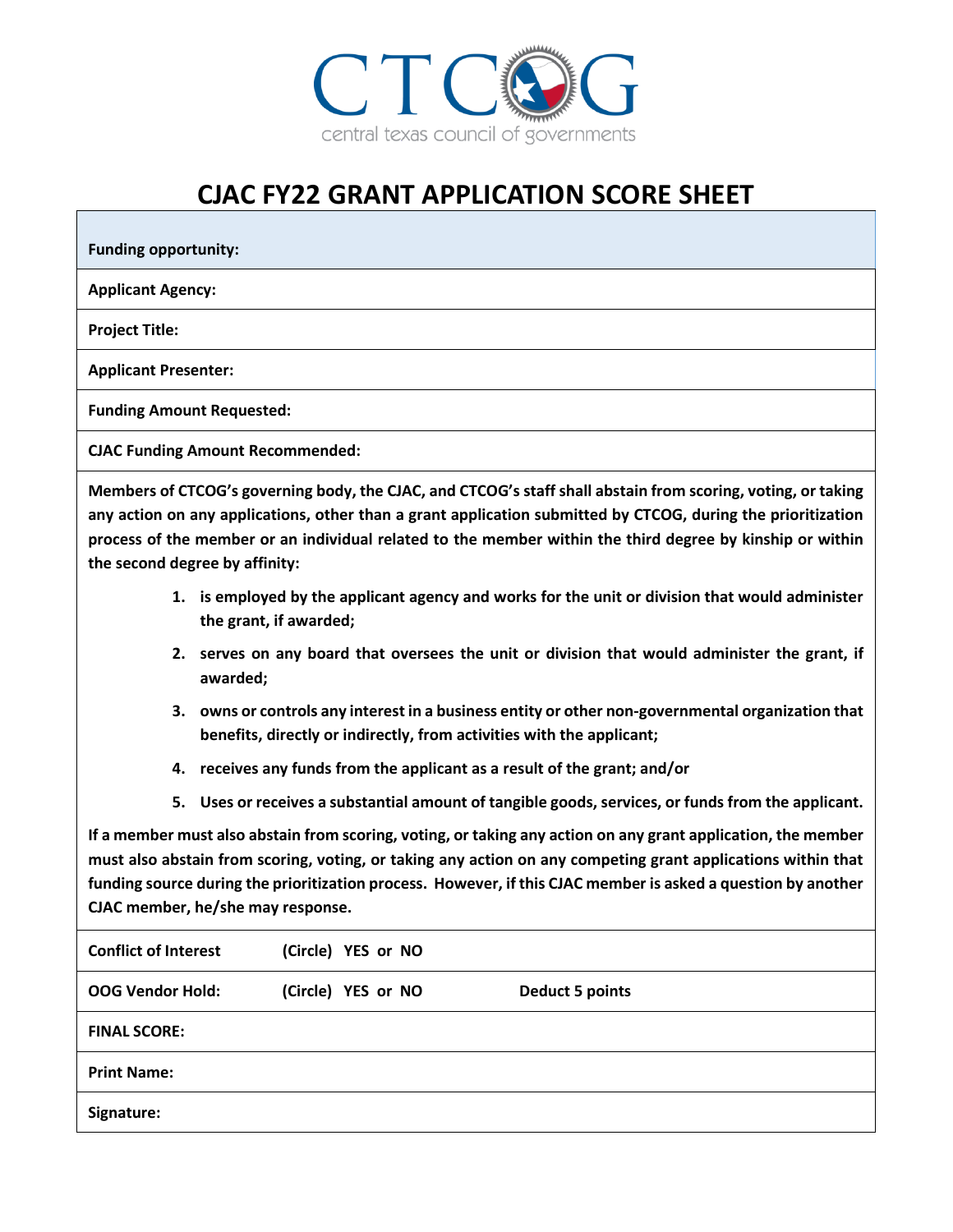

| <b>PROJECT APPROACH AND ACTIVITIES</b>                                                                                                      | <b>SCALE</b>         | <b>SCORE</b> |
|---------------------------------------------------------------------------------------------------------------------------------------------|----------------------|--------------|
|                                                                                                                                             | <b>45 POINTS MAX</b> |              |
| Does the project address existing gaps in capabilities for one or<br>more of the priority areas outlined in the Regional Strategic<br>plan? | $0 - 15$             |              |
| Is the approach to be used sound and clearly addresses the<br>problem?                                                                      | $0 - 15$             |              |
| Is the project clearly and accurately described, well planned,<br>organized and feasible?                                                   | $0 - 15$             |              |

NOTES:

| <b>PROBLEM STATEMENT</b>                                                                       | <b>SCALE</b><br><b>10 POINTS MAX</b> | <b>SCORE</b> |
|------------------------------------------------------------------------------------------------|--------------------------------------|--------------|
| Is the problem to be solved documented, real and tied to<br>appropriate target group?          | $0 - 5$                              |              |
| Does the identified problem appear to be significant enough<br>to warrant a grant application? | $0 - 5$                              |              |

NOTES: WE ARREST AND THE RESIDENCE OF A STRUCK STRUCK OF A STRUCK STRUCK OF A STRUCK STRUCK OF A STRUCK STRUCK

 $\overline{\phantom{a}}$ 

 $\mathbf{r}$